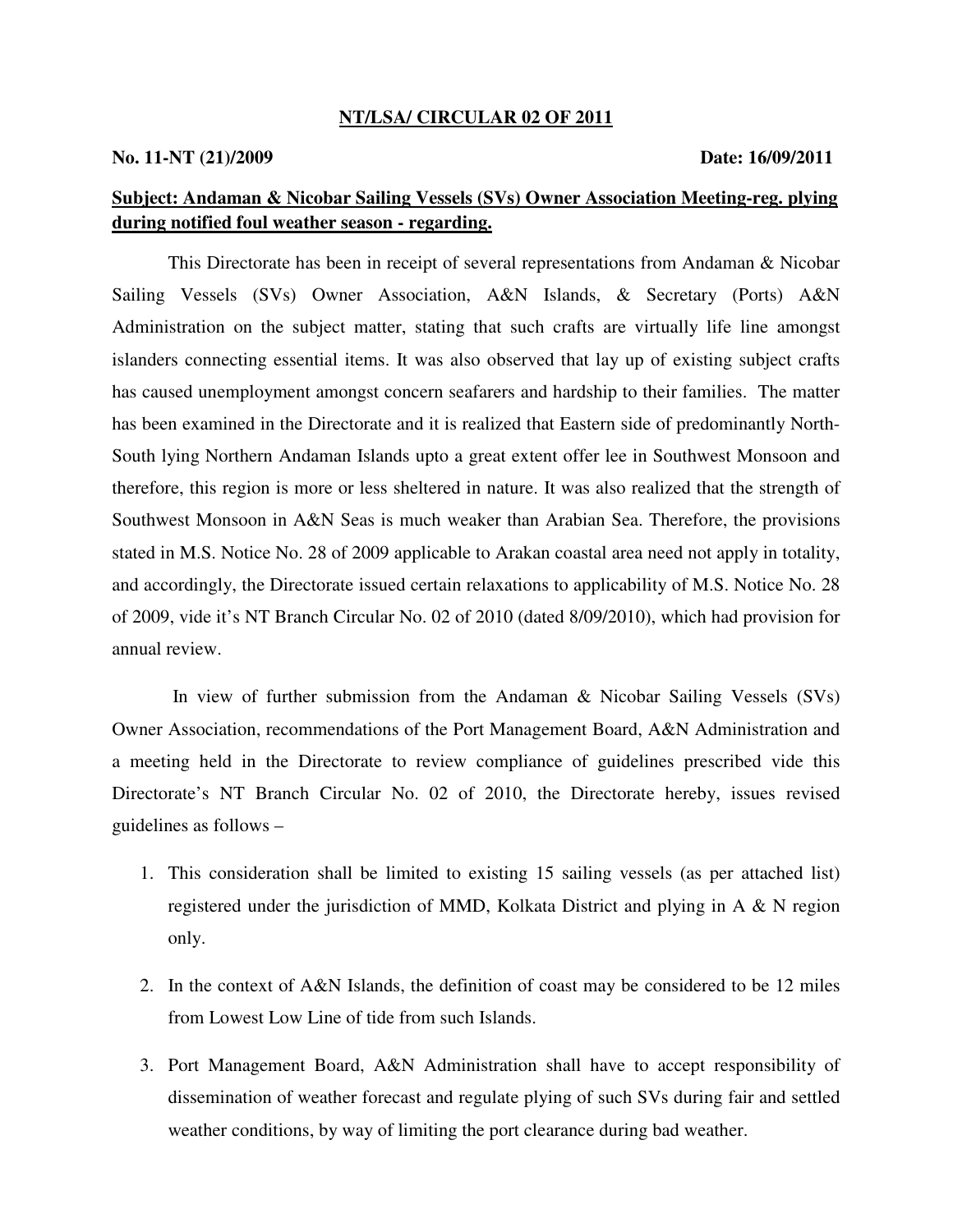- 4. This vessels shall operate in close proximity of land, within 3 miles (as far as possible) from the eastern coast of A&N Islands, from the Peacock Island in the North to Hutbay Island in the South, during daylight conditions upto 1700 hrs (IST) only, after obtaining the Port Clearance.
- 5. For coastal voyages south of 11 Deg North and any other cross voyage, provision of MS Notice No. 28/2009 and DGS order No. 6 & 7 of 2009 shall apply in totality.
- 6. All such vessels shall be subjected to a general examinations by a MMD Surveyor prior to granting permission for operation during foul season with special emphasis on the general condition of the hull, bilge pumping arrangement and closing appliances including their effectiveness. However, if an Annual Inspection under MS (Sailing Vessels) Rules, 1997 has been carried out within the last 45 days, a fresh general examination prescribed herein, may not be made necessary.
- 7. If vessel intends to ply during both foul weather seasons, then the gap between the two inspections shall not be more than 6 months.
- 8. Standard patterns and type of cargoes to be loaded (approved cargo plan) shall be approved by the local MMD and the vessel Owner and Tindal shall ensure that standard pre-approved cargo carriage pattern (approved cargo plan) is strictly complied with, in order to maintain vessel's stability at all times. A self declaration from the Tindal/Owner stating compliance with stated standard pattern of cargo loading (approved cargo plan) will suffice.
- 9. Filing of Radio Station Licence (RSL) to concerned authorities may be acceptable for this season, i.e. upto  $31<sup>st</sup>$  March 2012. The vessel owners shall in the mean time obtain RSL from the Ministry of Communication.
- 10. Government of India issued photo ID cards, which are acceptable/approved by A&N Administration while entering or leaving restricted areas of the ports may be acceptable in the interim period. However, sailing vessel crew members are strongly advised to obtain a passport, preferably within 6 months from issue of this guideline.
- 11. Considering the size of vessels and area of operation, with respect to safety equipment, radio communication and fire fighting appliances, following clarification/relaxation in checklist prescribed vide NT Branch Circular No. NT/LSA/03/2010, dated 03/11/2010 are hereby issued –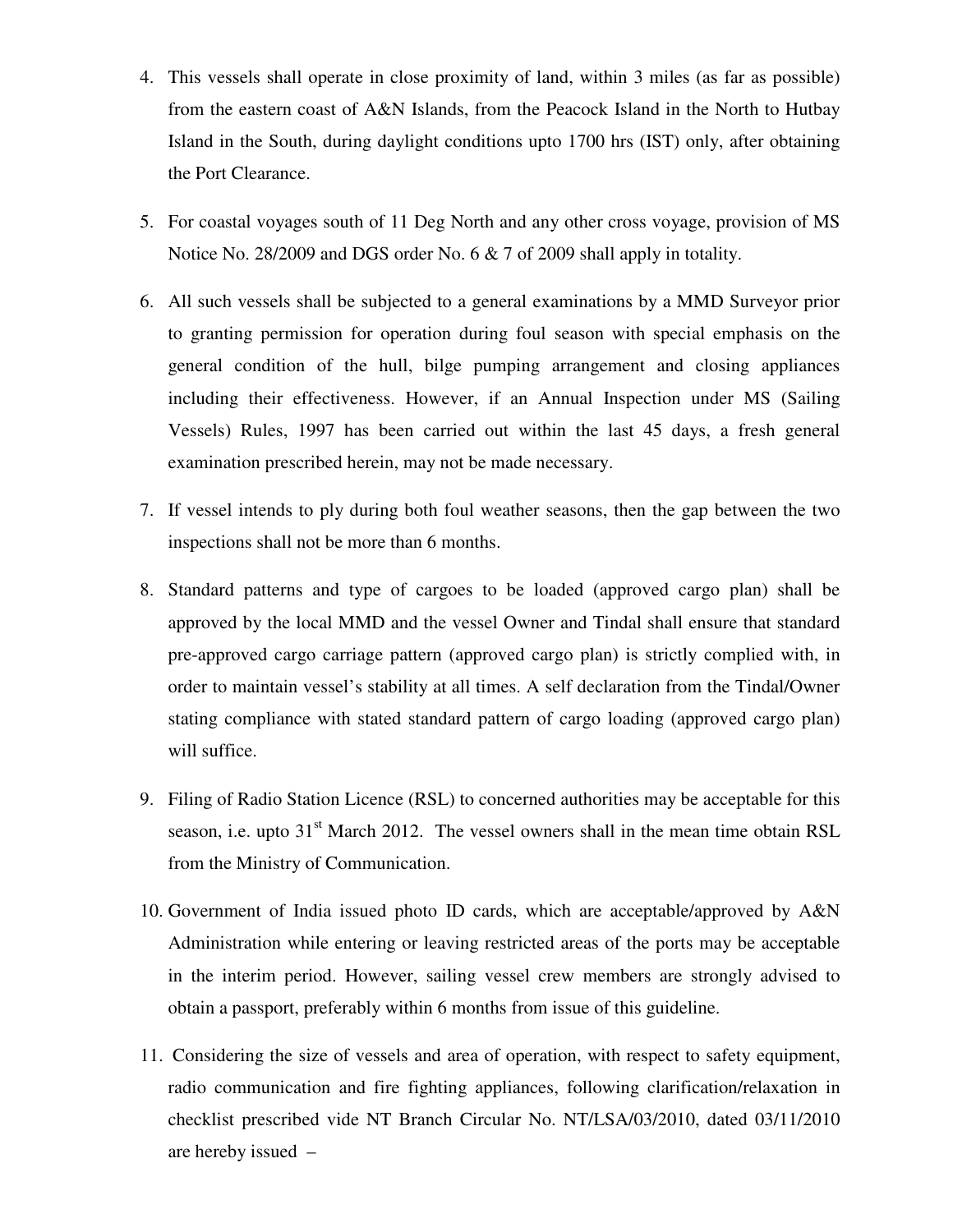- i) Sr. No. 1. Fire pump As per Rule 44 (1) (a) & 45 (1) of MS (FFA) Rules 1990, only one pump (portable diesel driven or a hand pump) capable of directing a jet of water in any part of the ship alongwith spray or combination nozzle are acceptable.
- ii) Sr. No. 12. 45 ltr Foam Extinguisher fitted with a hose length to effectively fight fire in all parts of machinery space – applicable if engine power is more than 375 kw. For engine power of below 375 kw, 2 Portable Foam extinguishers of 9 ltr capacity each per 150 kW engine power are to be carried in engine room.
- iii) Sr. No. 13. Fireman's outfit with bellows/airhose type only fireman's outfit need to be carried (requirement of bellows/airhose air apparatus is exempt).
- iv) List A, Sr. No. 5. Lifeboat of Class C/wooden boat/ buoyant apparatus, of approved type, to accommodate all persons on board.
- v) Portable walkie-talkie: may be robust and reliable type having channel 16 and atleast 1 more marine channel to be able to communicate with vessels and shore VHF sets. Compliance with full IMO radio specification are not necessary.
- vi) ALRS vol. : only relevant page copies, duly updated need to be carried.
- vii) NAVTEX: the requirement does not apply (since vessels are less than 300GT).

This permission is subject to annual review and this circular supersedes earlier NT Branch Circular No. 02 of 2010 of even no. dated 08/09/2010.

This issues with the approval of the Director General of Shipping.

(Capt. S.K. Shukla) Dy. Nautical Advisor to Govt. of India

Encl: List of 15 Sailing Vessels (dated 08/09/2010) of A&N region.